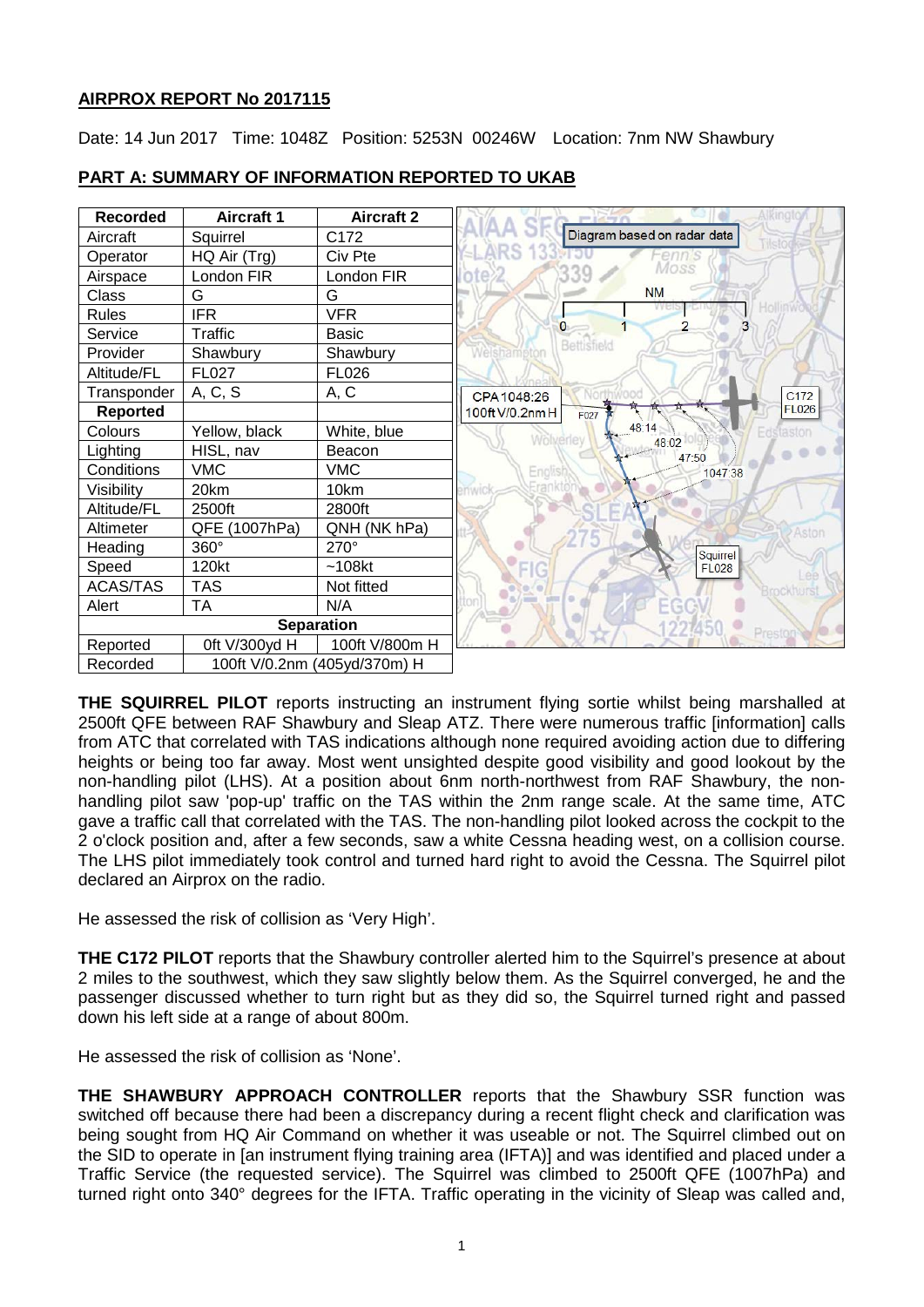when updated, the Squirrel called visual. The Zone controller passed Traffic Information to the Approach controller on a Basic Service transit to the northeast of Shawbury, tracking west towards Llanbedr and last reported at 2100ft QFE (1007hPa). This traffic was called to the Squirrel pilot at ranges of 5nm and 3nm, both of which were acknowledged, and was called again at 1nm at which point the Squirrel pilot called visual and reported taking avoiding action to the right. The Squirrel pilot then reported an Airprox. The controller noted that he did not have SSR altitude available and made no mention of the reported height of the crossing C172 to the Squirrel pilot because he did not want to lead the pilot into a false sense of security. The controller stated that if SSR had been available he was confident the incident would not have occurred because more accurate traffic information could have been passed.

He perceived the severity of the incident as 'High'.

**THE SHAWBURY ZONE CONTROLLER** reports working a single frequency during a high intensity period in Blue weather conditions. The unit was working primary radar only, and he had between 7 and 10 Basic Service tracks on frequency (none of which had been formally identified) and 1-3 Traffic Service tracks. He had attempted to maintain track ident on the Basic Service tracks despite a lack of SSR information. He passed Traffic Information to a Basic Service Cessna on traffic south of its position by 3-4nm, tracking northbound and converging. The pilot did not call visual. After telling other free-calling callsigns to standby, the converging path of the 'conflictor' led him to call the track again to the Cessna. At this point the pilot responded with "Oh, I've got contact on that". The controller then continued with the Zone task. The Zone controller noted that the lack of supplementary information made the task of (informally) identifying Basic Service tracks very difficult and of maintaining track ident almost impossible. The Cessna he had been monitoring had remained within solid radar cover throughout.

**THE SHAWBURY SUPERVISOR** reports that he did not witness the incident. He stated that although traffic intensity was low to medium, it was of a high complexity due to the SSR being unavailable.

#### **Factual Background**

The weather at Shawbury was recorded as follows:

METAR EGOS 141050Z 15009KT 9999 FEW035 BKN250 22/13 Q1016 BLU NOSIG=

#### **Analysis and Investigation**

#### **Military ATM**

An Airprox occurred on 14 Jun 17 at approximately 1050hrs UTC, 7nm northwest of RAF Shawbury, between a Squirrel and a C172. The Squirrel pilot was receiving a Traffic Service from Shawbury Approach while conducting an IFR departure for general handling, and the C172 was receiving a Basic Service from Shawbury Zone while in transit to the northeast of Shawbury.

Figures 1-7 show the positions of the Squirrel and the C172 at relevant times in the lead up to and during the Airprox. The screen shots are taken from a replay using a NATS radar, which is not used by Shawbury ATC and therefore is not necessarily representative of the picture available to the Shawbury controllers. On the day of the incident, Shawbury ATC was operating primary radar only.

At 10:44:02 (Figure 1), the Shawbury Approach Controller passed Traffic Information to the Squirrel pilot, who was establishing onto heading 340°, "traffic 12 o'clock, in fact 11 o'clock right 1 o'clock, 5 miles, all manoeuvring, no height information".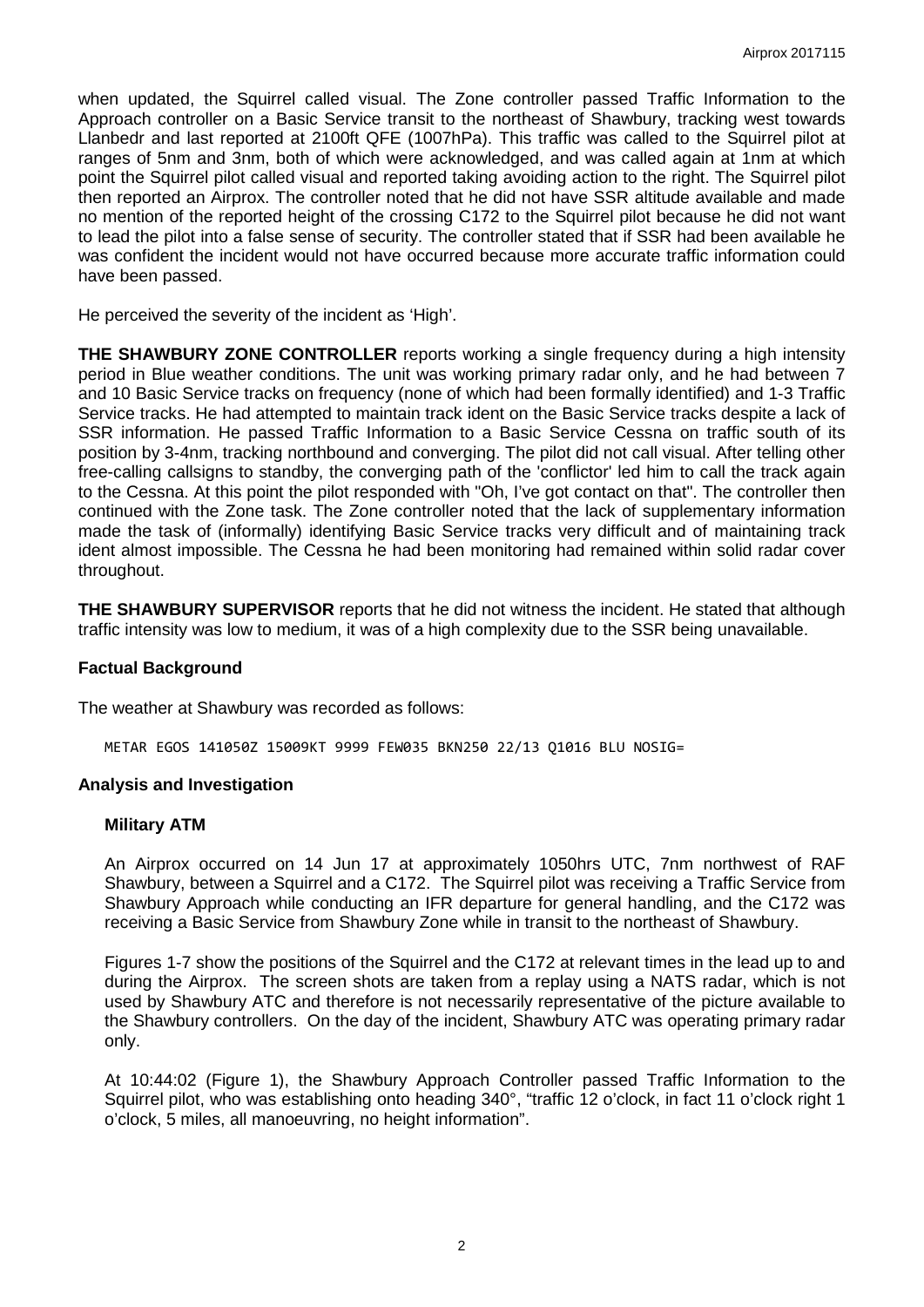

Figure 1: Geometry at 10:44:02

At 10:47:32 (Figure 2), the Shawbury Zone controller passed Traffic Information to the C172 pilot, "traffic believed to be you has traffic… south 2 miles, tracking north, no height information". The pilot responded that he was looking.



Figure 2: Geometry at 10:47:32

At 10:47:36 (Figure 3), the Shawbury Approach controller passed Traffic Information to the Squirrel for the second time on traffic "right, 1 o'clock, 2 miles, converging right left, no height information". The pilot acknowledged the call but did not call visual.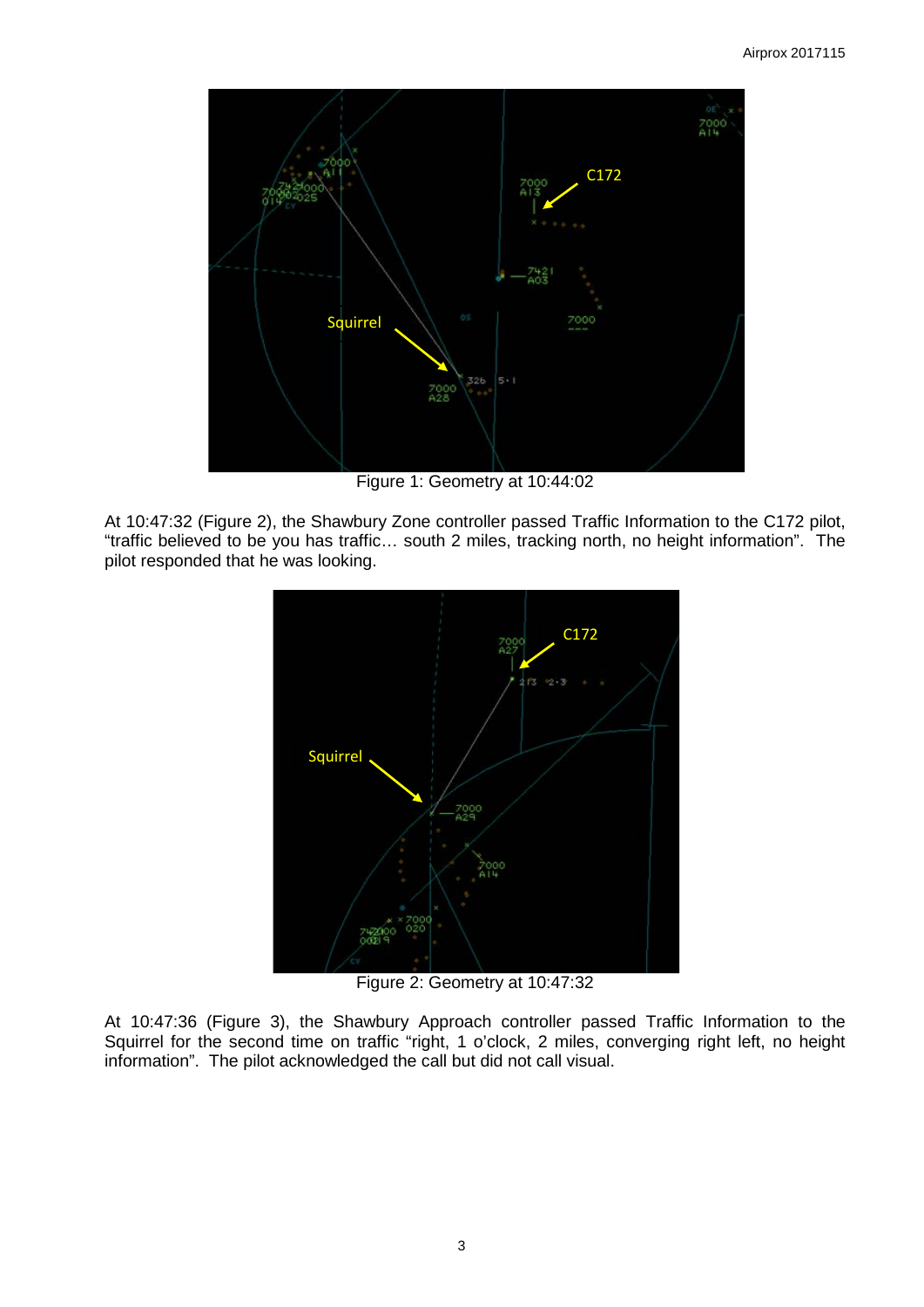

Figure 3: Geometry at 10:47:36 Figure 4: Geometry at 10:47:47

At 10:47:47 (Figure 4), the Shawbury Zone controller passed updated Traffic Information to the C172 pilot, "…traffic left 11 o'clock, one mile, crossing left to right ahead, no height information". The pilot responded that he had contact.

At 10:48:05 (Figure 5), the Shawbury Approach controller passed updated Traffic Information to the Squirrel pilot, "…traffic right, 1 o'clock, one mile, crossing right left". The pilot responded that he was taking an avoiding manoeuvre, having passed within half a mile at the same height.



Figure 5: Geometry at 10:48:05 Figure 6: Geometry at 10:48:23

 $\overline{\phantom{a}}$ 

CPA occurred at 10:48:23 (Figure 6) with the Squirrel pilot altering course to the right to pass behind the C[1](#page-3-0)72<sup>1</sup>.

On the day of the incident, the Shawbury SSR was not in use having failed a calibration check; therefore, Shawbury ATC was operating using primary radar derived information only.

The Shawbury Zone controller was providing Basic Services to between 7 and 10 aircraft around the time of the incident. Having attempted to identify and maintain track-ident on each aircraft, the Zone controller twice passed Traffic Information to the aircraft that he believed to be the C172, when the conflicting traffic was at a range of approximately 2nm and 1nm. The Zone controller informed the Approach controller of an aircraft (the C172) to the northeast of Shawbury, tracking

<span id="page-3-0"></span><sup>1</sup> The radar picture viewed by UKAB Secretariat indicated a horizontal separation of 0.2nm at CPA.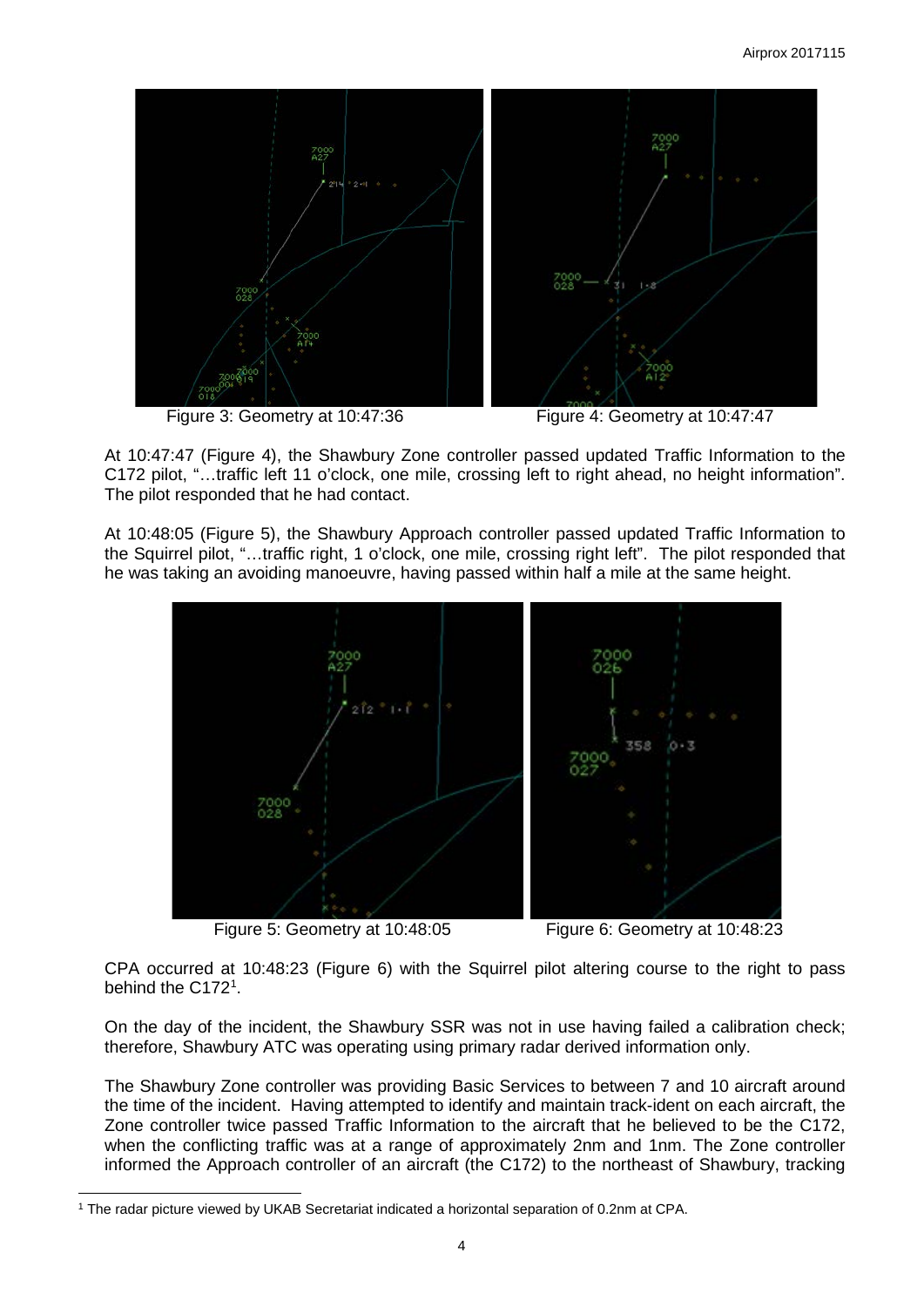west, last reported at height 2100ft QFE. Although the Zone controller acted beyond the remit of a Basic Service, it did enable the C172 pilot to visually acquire the Squirrel.

The Shawbury Approach controller was providing the Squirrel pilot with a Traffic Service for his transit to an IFR general handling area. Traffic Information was passed to the Squirrel pilot on multiple aircraft working in the vicinity of Sleap, along with updates as the Squirrel transited closer. The Approach controller then passed Traffic Information on the C172 to the Squirrel pilot three times but because there was no mode C visible, and the Zone controller had been unable to recheck current height, only range and bearing information was included. On the third occasion, the Squirrel pilot stated that he was visual and taking an avoiding manoeuvre. The Approach controller fulfilled his responsibility iaw CAP 774.

The Squirrel pilot reported that the Traffic Information passed on traffic operating in the vicinity of Sleap had all correlated with indications on his TAS. The C172 'popped up' on TAS at a range of approximately 2nm and indicated at the same time as the Approach controller passed Traffic Information for the second time, after which it took a few seconds to visually acquire the aircraft.

### **UKAB Secretariat**

The Squirrel and C172 pilots shared an equal responsibility for collision avoidance and not to operate in such proximity to other aircraft as to create a collision hazard<sup>[2](#page-4-0)</sup>. If the incident geometry is considered as converging then the Squirrel pilot was required to give way to the C172<sup>[3](#page-4-1)</sup>, which was obliged to maintain heading and speed<sup>[4](#page-4-2)</sup>, notwithstanding the overriding responsibility to avoid collision.

### **Occurrence Investigation**

Additional information was obtained via telephone conversation with the non-handling pilot (NHP) and face-to-face interviews with the controllers involved. On the day of the event, the SSR was not in use, having failed a calibration check. The result was an increased number of Traffic Information calls, resulting in higher workloads for controllers and aircrew. During interview, the NHP expressed concern over not receiving deconfliction advice when the Cessna was converging. Additionally, he wondered why the Cessna pilot, having seen the Squirrel earlier, continued on track and did not manoeuvre to avoid. The Radar Approach controller did not have height information and therefore called the conflictor 3 times. Considering the meteorological conditions and assuming that the Squirrel crew had TAS, which would provide more information to the crew, the controller thought that, had the crew been concerned, they would have asked for more information or advice.

## **Comments**

## **HQ Air Command**

Recognising the busy picture developing, the RAF Shawbury Zone controller provided the pilot of the C172 with Traffic Information on the Squirrel even though he was in receipt of only a Basic Service and the controller was not obliged to keep track of the C172. Equally, the Approach controller informed the Squirrel pilot of the presence of multiple contacts at a range of 5 miles and subsequently refined the TI to specifically warn of the converging C172 at 4 miles, 2 miles and 1 mile range, which the Squirrel pilot acknowledged. The C172 pilot, having become visual with the Squirrel at a range of between 1 and 2 miles, appears to have initially been comfortable with the separation between the aircraft. Just as the C172 pilot considered manoeuvring, the Squirrel pilot became visual and took avoiding action. It is unclear why the Squirrel pilot continued on track when the controller was advising of a contact on a constant bearing at 2 miles and then 1 mile,

 $\overline{\phantom{a}}$ 

<span id="page-4-0"></span><sup>2</sup> SERA.3205 Proximity.

<span id="page-4-1"></span><sup>3</sup> SERA.3210 Right-of-way (c)(2) Converging, and as reflected in MAA RA 2307(1) paragraph 12.

<span id="page-4-2"></span><sup>4</sup> SERA.3210 Right-of-way (a).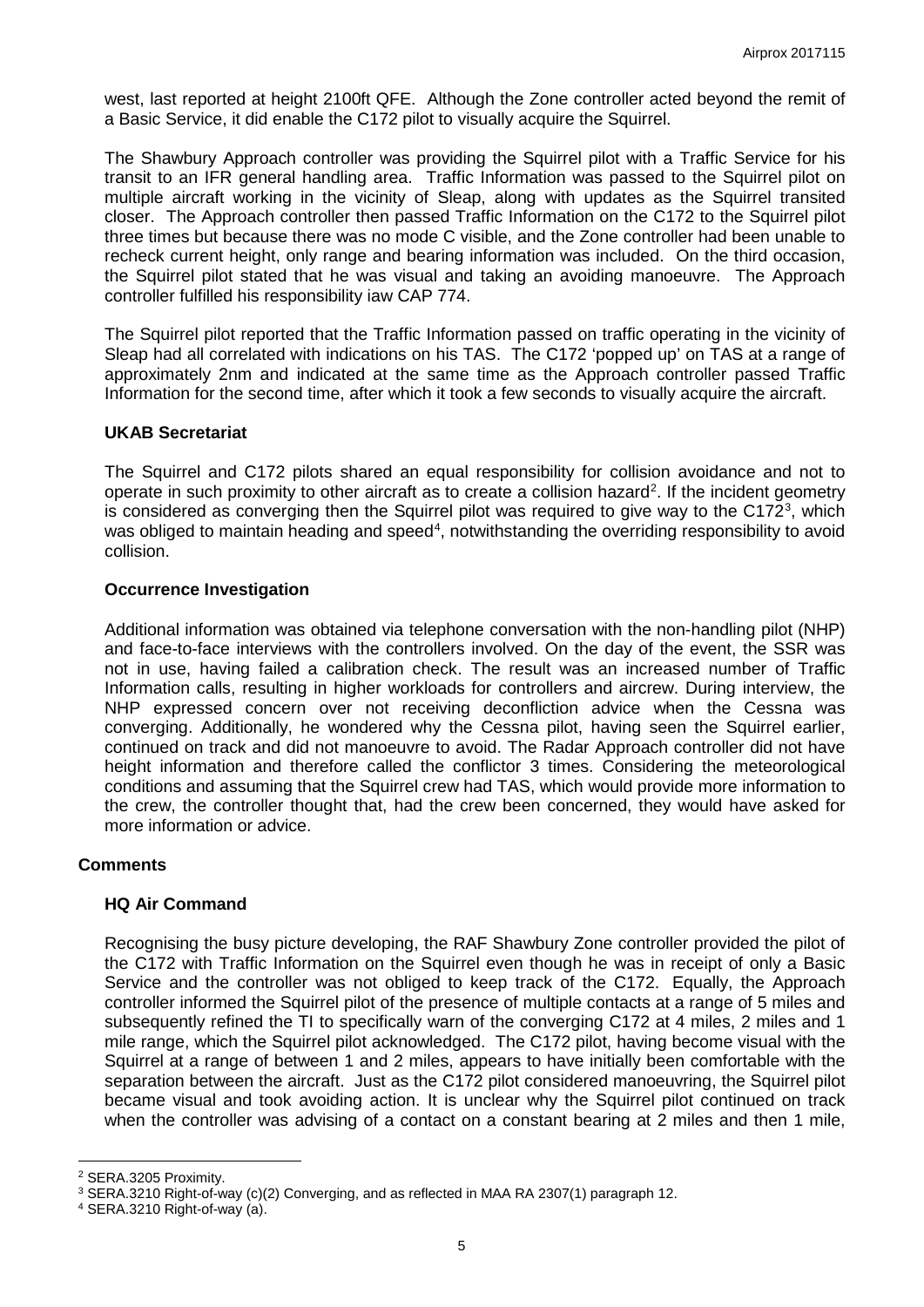though it is possible that he wished to maintain the heading that the controller had issued on climb-out. When the contact called by ATC correlated with a contact on TAS, the NHP was able to visually identify the Cessna and took avoiding action. Crews should use all available means to avoid aerial conflict – at times this could be prior to visual contact being achieved. Both the TAS and the TI indicated a contact that was closing on a constant bearing and so action could have been taken to break the conflict without waiting to actually see the other aircraft. It should also be noted that non-SSR operations increase the workload on controllers because 3-dimensional information of aircraft position is no longer available. During times of uncertainty or concern, it would be entirely appropriate to abandon the air exercise in order to maximise crew lookout.

### **Summary**

 $\overline{\phantom{a}}$ 

An Airprox was reported when a Squirrel and a C172 flew into proximity at 1048 on Wednesday 14<sup>th</sup> June 2017. Both pilots were operating in VMC, the Squirrel pilot under IFR in receipt of a Traffic Service from Shawbury, and the C172 pilot under VFR in receipt of a Basic Service, also from Shawbury.

## **PART B: SUMMARY OF THE BOARD'S DISCUSSIONS**

Information available consisted of reports from both pilots, transcripts of the relevant RT frequencies, radar photographs/video recordings, reports from the air traffic controllers involved and reports from the appropriate ATC and operating authorities.

Members first considered the actions of the controllers involved. It was apparent that without SSR they were operating in a very high-workload environment and members commented that although the Shawbury Zone controller was not required to pass Traffic Information to the C172 pilot in receipt of only a Basic Service, his doing so had materially improved the situation. The Shawbury Approach controller was also operating under a high workload but persisted in passing Traffic Information to the Squirrel pilot on a contact which had no altitude information but which he had been informed by the Zone controller had been at 2100ft. The Board agreed that the controllers' persistence and proactive conduct had significantly decreased the collision risk and commended them both for their actions. Some members questioned whether either or both controllers should have limited their service provision in order to mitigate the non-SSR high-workload. Neither chose to do so, and a military ATC member advised that a service would normally only be limited if surveillance was SSR-only, i.e. a lack of primary–only contact information. During the discussion, a comment was made regarding whether ATC had effectively issued the Squirrel with a vector that had taken it into conflict with the C172. However, the CAA Airspace advisor pointed out that, under the terms of a Traffic Service, CAP774 stated that:

'When providing headings/levels for the purpose of positioning and/or sequencing or as navigational assistance, the controller should take into account traffic in the immediate vicinity based on the aircraft's relative speeds and closure rates, so that a risk of collision is not knowingly introduced by the instructions passed. However, the controller is not required to achieve defined deconfliction minima and pilots remain responsible for collision avoidance even when being provided with headings/levels by ATC.<sup>1[5](#page-5-0)</sup>

He went on to note that the ATC vector was issued at 1043, some 5½ minutes before CPA, and that the C172 would not be considered to be 'in the immediate vicinity' at that time.

Turning to the pilots, members noted that the C172 pilot had been passed Traffic Information on the Squirrel twice, was aware that the Squirrel pilot was required to give way, and reported visual with the Squirrel about 30 seconds before CPA. Under the requirements of collision avoidance, the C172 pilot was required to maintain course and speed, which he did, and was discussing a potential avoidance manoeuvre when the Squirrel pilot turned right and passed behind the C172, albeit at a range somewhat less than that reported. Members agreed that there was a fine dividing line between the requirements of SERA.3210 (maintain heading and speed) and SERA.3205 (avoid collision hazard),

<span id="page-5-0"></span><sup>5</sup> CAP 774 (UK Flight Information Services), Chapter 3 (Traffic Service), para 3.6 (Deconfliction).